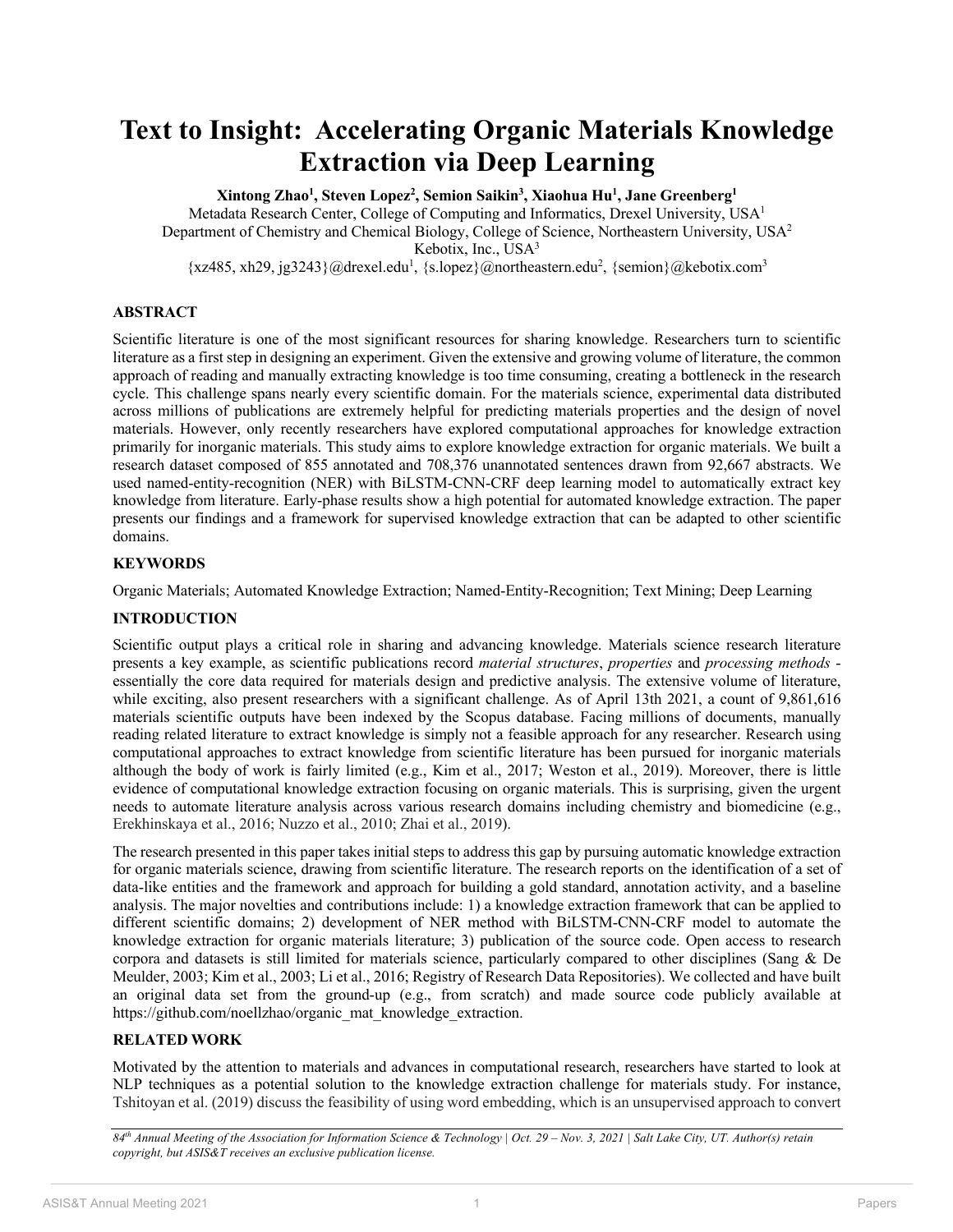natural language to vectors of real numbers, to discover latent materials knowledge embedded in massive publications. Their result shows that word embedding could have high potential in inorganic materials discovery. Nevertheless, the work conducted by Shetty and Ramprasad (2021) confirms that word embedding can be helpful for polymer predictions too. Rule-based NLP techniques, such as pattern and string matching have also been discussed. Huang and Cole (2020) apply pattern matching techniques to extract properties specially for battery materials. Kim et al. (2017) use a combination of machine learning and pattern matching methods to predict synthesis parameters.

Materials researchers have studied the needs and compared different methods for materials knowledge extraction. Kim et al. (2019) express the urgent needs to facilitate text-mining accessibility, clarity and reproducibility for accurately extracting knowledge from materials literature. By comparing feature-based and neural network-based methods for extracting synthesis procedures, Mysore et al. (2017) suggest that neural network-based models generally have higher performance than models using hand-engineered features.

A review of research literature shows that studies related to materials science and knowledge extraction are a more recent development, and that the research tends to focus on inorganic materials. Additionally, the published results report using unsupervised/rule-based approaches. Of the research reported, there is very little discussion on automated knowledge extraction for organic materials. This study aims to explore the use of supervised, deep learning methods to extract knowledge for organic materials, which can be also adapted to other scientific domains.

# **METHOD**

#### **Research Framework**

Figure 1 demonstrates the research framework used to guide this study. Overall, our proposed framework consists of five main components: 1) corpus collection, 2) data annotation, 3) text processing, 4) model training and 5) applications. The first four components are described in the rest of this section, whereas the actual applications part is discussed in the discussion section.



**Figure 1. Research Framework for Automatic Knowledge Extraction using Deep Learning**

## **Corpus Collection and Processing**

To build our corpus related to organic materials research, we retrieved 92,667 English language scientific literature published between 2000 to 2021 via the Scopus index system. The corpus was collected with keyword search "organic" and "materials science". Retrieved articles are from publishers such as the *Royal Society of Chemistry*, *Springer-Nature* and *American Chemical Society*. We used Scopus associated API to download their abstracts, which overall contain 708,376 sentences (roughly 18 million tokens). All records are lower-cased, then tokenized by the Python library *ChemDataExtractor* (Swain & Cole, 2016) and *NLTK* (Loper & Bird, 2002).

#### **Data Annotation**

A first step for data annotation was to determine target information (entity types) that needed to be extracted. Two scientists with expertise in organic chemistry and organic materials identified the key entity types by first being introduced to the entity used in inorganic materials research (Weston et al., 2019) and then examining the corpus of literature in organic materials to specify relevant entity types. Table 1 presents an initial set of entity types, where definition and examples are also included. Up to now, 855 sentences from the corpus have been manually annotated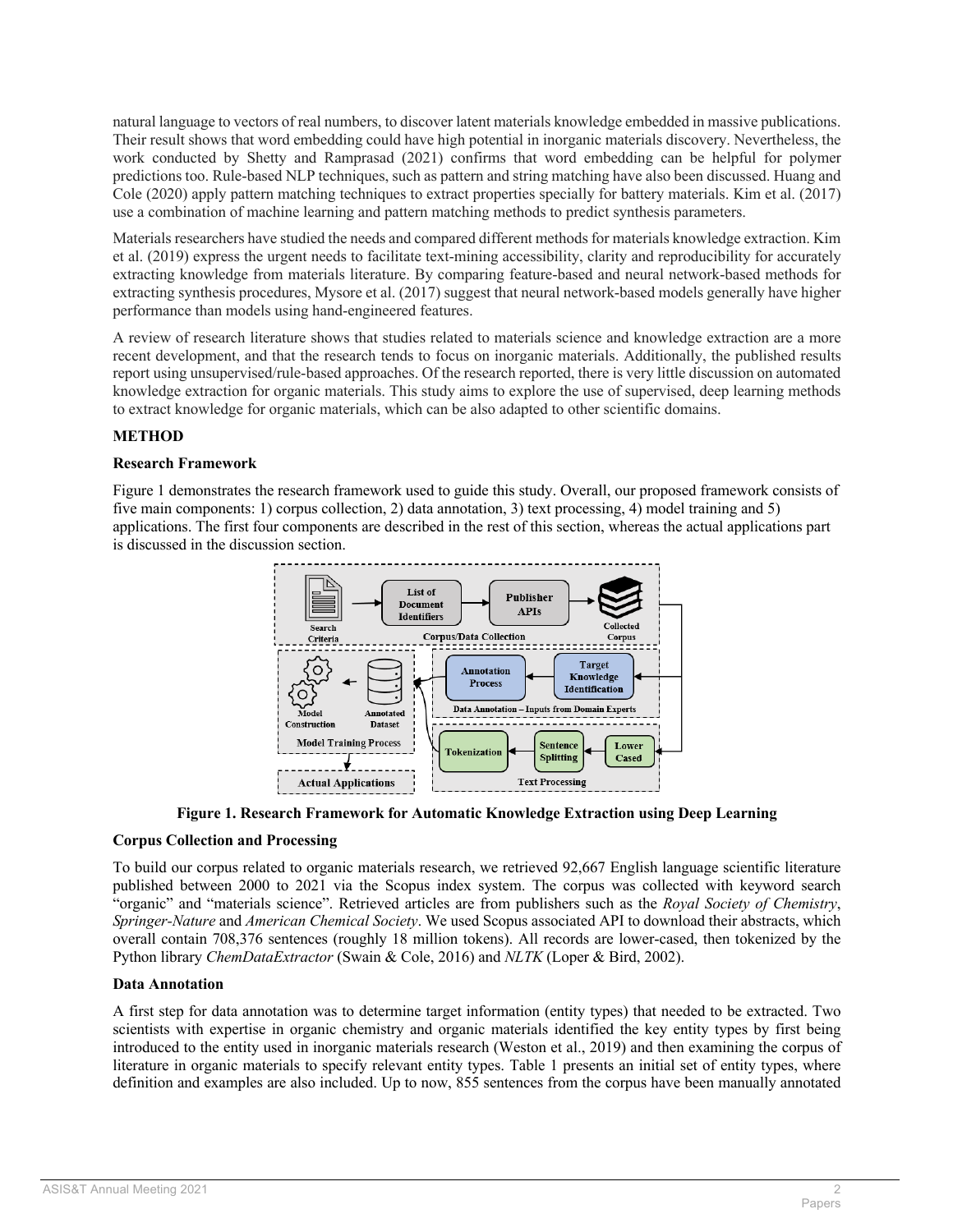and stored under IOB (Inside-Outside-Beginning) tagging scheme. Domain expert annotations were reviewed by a third evaluator (an NLP researcher) to address any discrepancies and confirm annotation consistency.

| <b>Entity Type</b>               | <b>Definition</b>                                                            | <b>Example</b>                             |  |
|----------------------------------|------------------------------------------------------------------------------|--------------------------------------------|--|
| Molecule (MOL)                   | A fundamental unit of a chemical compound                                    | H2SO4; hydrogen peroxide                   |  |
| Polymer (POLY)                   | A molecule that is majorly composed of<br>multiple similar units             | polypyrrole; polyamide                     |  |
| Property (PRO)                   | Fundamental physical or chemical<br>characteristics of a particular compound | optical absorption; binding affinity       |  |
| Characterization<br>Method (CMT) | The method to measure physical or chemical<br>properties                     | X-ray crystallography; NMR<br>spectroscopy |  |

**Table 1. Description of Target Entity Types**

#### **Word Representations**

In this work, both character-level and word-level embeddings are used. We utilized the pre-trained word-level embeddings built by Zhai et al. (2019), which is trained using Word2Vec skip-gram model (Mikolov et al., 2013) with 84,000 unannotated patent documents related to polymer and biomedical science. The character-level embedding is computed using a convolutional (CNN) layer during the training process. At the same time, we are training our wordlevel embedding based on the collected corpus and FastText (Joulin et al., 2016) model. Since we are still expanding the corpus size, our own word embedding is currently being updated.

## **Model Description**

The architecture of Bi-directional LSTM-CNN-CRF model we built for NER is illustrated in Figure 2. While predicting if any tokens belong to the defined knowledge types, the model takes corresponding word-level embedding and char-level embedding computed by CNN layer as input. For each token, its word- and char-embedding are concatenated then fed to the Bi-LSTM (Bi-directional Long Short Term Memory) layer and Conditional Random Field (CRF) output layer accordingly. The model is built using Python library *Keras* (Chollet, 2015), *Tensorflow*  (Abadi et al., 2016) and *Scikit-Learn* (Pedregosa et al., 2011).



**Figure 2. Illustration of the BiLSTM-CNN-CRF model architecture**

## **EXPERIMENT RESULTS**

While the collection process is still continuing, we used f-score to evaluate the early-phase performance based on the data we have so far. Table 2 reports the early-phase test result trained on the 684 annotated sentences. We compared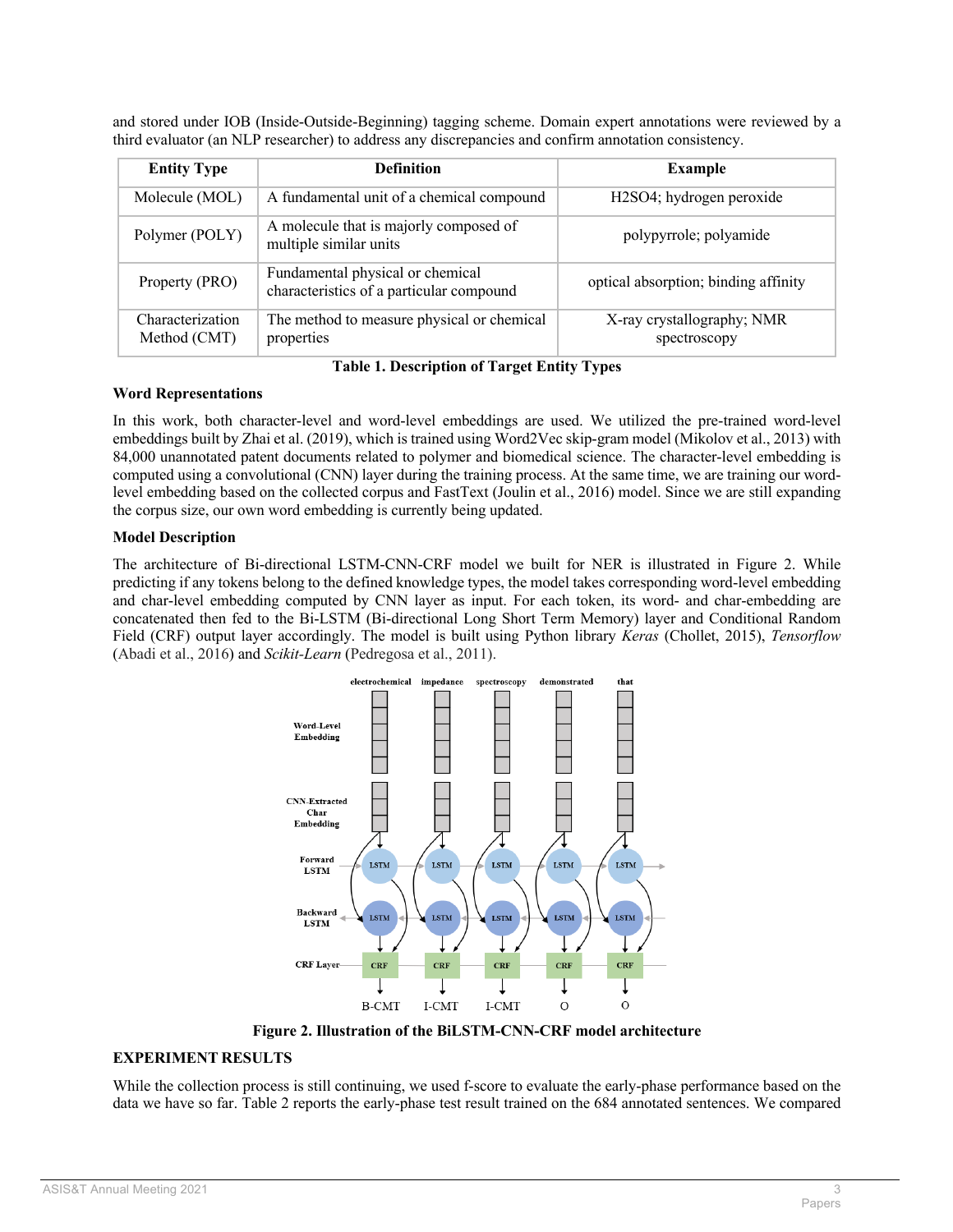the model performance with different embeddings. As shown below (Table 2), the model with our word-level embedding (denoted as "FastText") demonstrates better performance than the embedding trained on patent documents (denoted as "Word2Vec"). The two results using our word embedding seem to have close performance. However, between the two results using embedding trained on patent documents, we can observe that character-level embedding significantly improved the prediction accuracy by 5%-8% for each class.

| $Model + Embedding$                                    | Molecule<br>(MOL) | Polymer<br>(POLY) | <b>Property</b><br>(PRO) | <b>Characterization</b><br><b>Method (CMT)</b> |
|--------------------------------------------------------|-------------------|-------------------|--------------------------|------------------------------------------------|
| BiLSTM-CRF+FastText+No Char                            | 0.67              | 0.67              | 0.56                     | 0.74                                           |
| BiLSTM-CRF+Word2Vec (Zhai et<br>al., 2019)+No Char     | 0.58              | 0.56              | 0.49                     | 0.49                                           |
| BiLSTM-CRF+Word2Vec (Zhai et<br>al., $2019$ )+CNN Char | 0.63              | 0.62              | 0.54                     | 0.57                                           |
| BiLSTM-CRF+FastText+CNN Char                           | 0.65              | 0.68              | 0.53                     | 0.75                                           |

**Table 2. Test Results from Early-Phase Training Process**

The above test results indicate our approach can have a strong impact on the performance. First, the word embedding trained on closely related corpus can improve the accuracy. The word2vec embedding released by Zhai et al. (2019) are trained on biomedical and chemical corpora, the word2vec embedding encodes the semantic knowledge from patent documents, which could have a different writing style and language than scholarly journal/conference articles. The results confirm that the embedding trained directly on scholarly publications tends to perform better. Second, the training dataset matters. While we gathered more annotated data to the training set, we observed a steady increase in model accuracy. Third, domain expertise is the foundation of scientific knowledge extraction studies and domain experts play a key role in determining the target knowledge and annotating domain-specific corpus. Fourth, char-level embedding can further enhance the performance of the model.

## **DISCUSSION AND CONCLUSION**

Recently, the discussion of automated knowledge extraction has expanded across multiple domains. Our research demonstrates the use of supervised learning for knowledge extraction as an approach to address the challenge of manual methods. Additionally, the study helps us to understand what factors can improve the performance of the knowledge extraction model: 1) corpus content; 2) data size; 3) domain expertise and 4) use of embeddings.

Knowledge extraction is gaining attention given the potential in many applications that seek to gain data from unstructured text, such as document retrieval systems. The knowledge extraction process converts unstructured textual data into structured data, and this feature can allow researchers to extract knowledge from large corpuses and store the results as a database. We foresee application as part of our future work.

Finally, we note the current size of our annotated corpus is still comparatively small, although we anticipate higher accuracy as we pursue work to increase the size of our dataset. A final future direction is to expand more entity types: our domain experts analyzed the early-stage training results and suggested that detailed information such as numerical values of processing condition, type of reactions can help researchers to extract more details. Hence, we anticipate to have more entity types added to the model.

#### **ACKNOWLEDGMENTS**

The research reported on in this paper is supported, in part, by the U.S. National Science Foundation, Office of Advanced Cyberinfrastructure (OAC): Grant: 1940239 and 1940307. We also acknowledge the support of Cyra Gallano and Evan Dubrunfaut from Drexel University, Fatemah Mukadum, Haley Dang and Jordan Cox from Northeastern University, for their role to assist data annotation process.

#### **REFERENCES**

Abadi, M., Barham, P., Chen, J., Chen, Z., Davis, A., Dean, J., ... & Zheng, X. (2016). Tensorflow: A system for largescale machine learning. In *12th USENIX Symposium on Operating Systems Design and Implementation (OSDI 16)* (pp. 265-283).

Chollet, F. (2015). Keras documentation. *keras. io*, *33*.